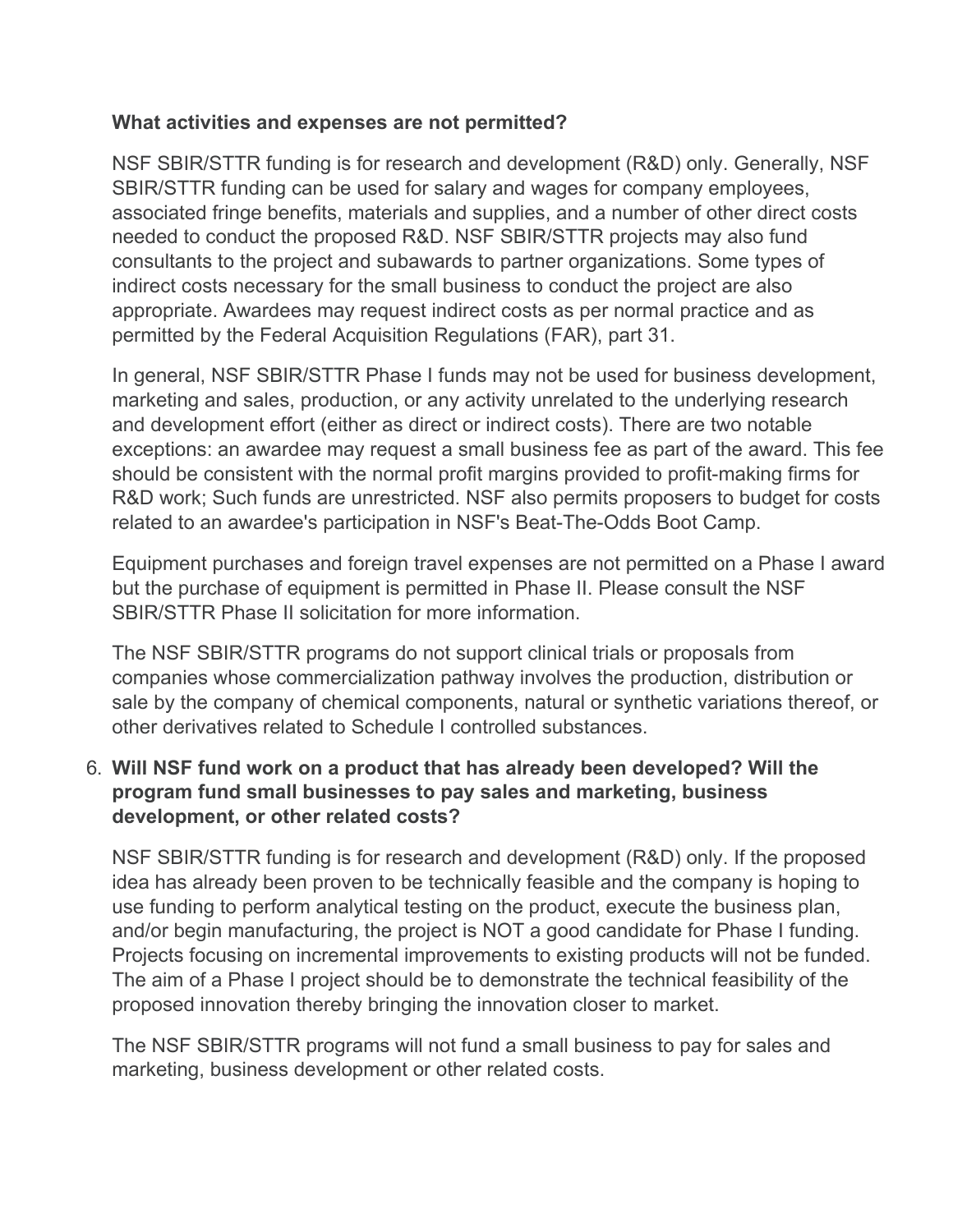## 7. **Must Phase I proposers submit preliminary data as part of the proposal?**

Preliminary data are not required for NSF SBIR/STTR Phase I proposals; However, preliminary data often helps build the case that the small business is well positioned to demonstrate technical feasibility if the Phase I project is funded.

### 8. **Are new startup companies appropriate candidates for the program?**

Yes. NSF encourages proposals from many types of small businesses. In fact, most NSF SBIR/STTR Phase I awards are made to companies that are newly formed and very small. Companies with no current revenues and/or a minimal history of operations are encouraged to apply. However, those small businesses must show that they have a clear plan to quickly launch the company operations and assemble a team capable of carrying out the proposed Phase I project. Conversely, companies with a significant history of operations and/or R&D funding will be evaluated based on their track record of prior technology development and commercialization and whether NSF funding will be catalytic to their further development.

#### 9. **Are first-time entrepreneurs appropriate candidates to participate in the program?**

Many, if not most, NSF SBIR/STTR awardee companies are launched by first-time entrepreneurs. NSF encourages proposals from entrepreneurs of all experience levels — new and seasoned. It is critical that the team demonstrate commitment to advancing the technology to the market. The lack of a commercialization track record does not result in a disadvantage if the proposer shows commitment to the business' mission and a path to successful commercial outcomes.

## 10. **What are the expected outcomes (deliverables) of a Phase I project?**

The aims of the Phase I project should include a demonstration of the technical feasibility of the proposed innovation and thereby a path to advancing the innovation toward commercialization. The R&D outcomes best demonstrating technical feasibility vary widely based on the technology field and the particulars of the project.

The required deliverable at the end of an NSF SBIR/STTR Phase I grant is a report that summarizes the project's technical accomplishments. Phase I outcomes take many forms depending on the technology area and stage of the research. Outcomes could be proof-of-concept data, a prototype, analytical/testing results of the product under development, etc.

Phase I projects should mitigate the technical risks central to future commercial success. Phase I R&D work should present high technical risk; thus, not all projects will achieve the desired technical outcomes. Successful projects will naturally be better positioned to obtain follow-on funding, including SBIR/STTR Phase II funding.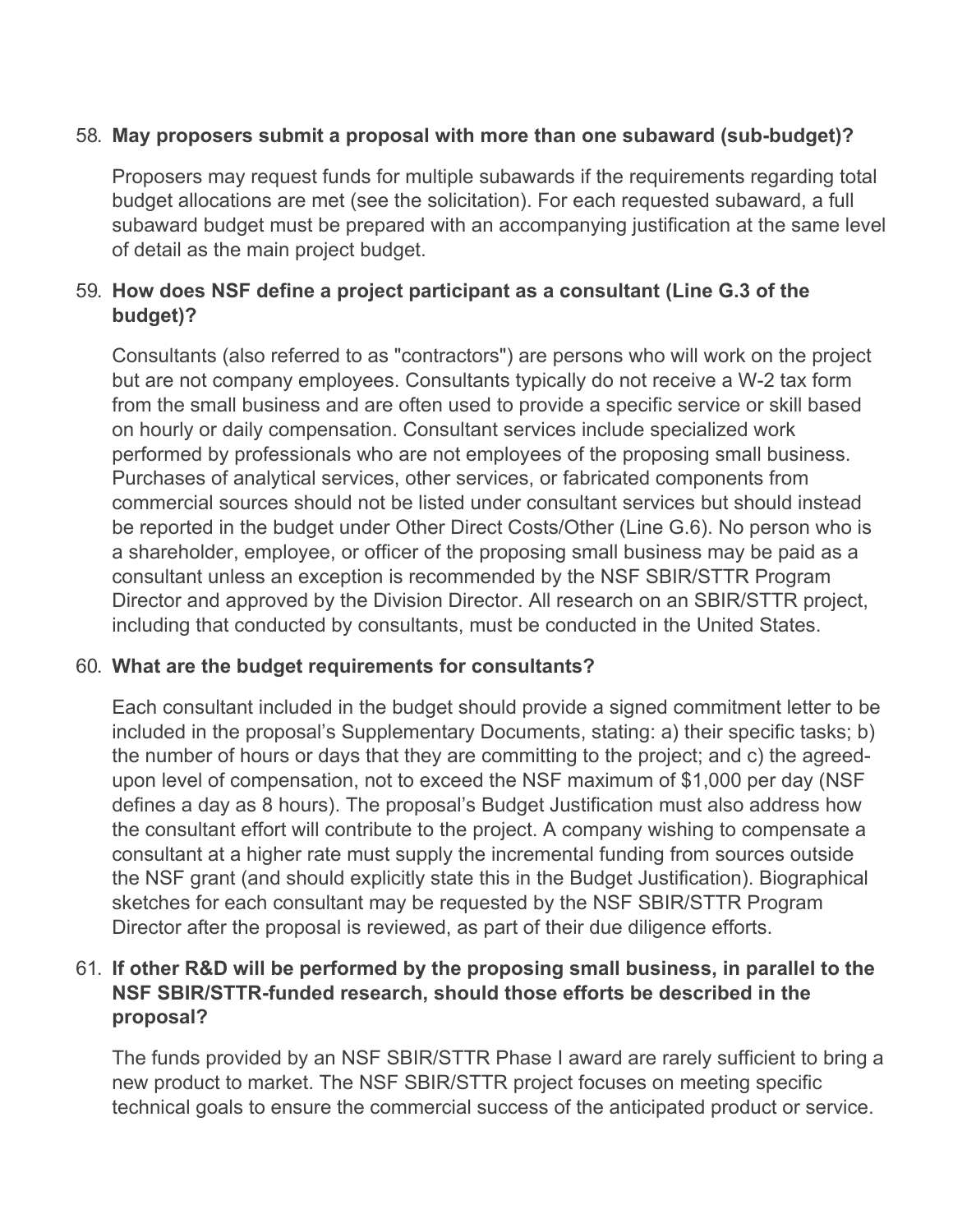Therefore, an NSF SBIR/STTR proposal should primarily address only the R&D activities to be funded by the NSF award. Other R&D to be performed with or funded by other partners may be mentioned briefly, but the R&D plan should concentrate only on NSF-funded work.

Any resources available to or volunteered by the small business but not to be procured with Phase I award funds may be listed in the Facilities, Equipment, and other Resources section of the proposal.

## 62. **How much of the NSF-funded research and development must be performed by the awardee? (In Phase I and Phase II)?**

These requirements differ for SBIR and STTR awards:

- For **Phase I SBIR** awards, a minimum of two-thirds (66 percent) of the R&D, as stated in the budget, must be performed by the awardee. The rest may be performed by a subawardee(s). For **Phase II SBIR** projects, a minimum of one-half (50 percent) of the R&D must be performed by the awardee, with the rest performed by a subawardee(s).
- For **Phase I and Phase II STTR projects**, a minimum of 40 percent of the R&D, as stated in the budget, must be performed by the small business, and a minimum of 30 percent of the R&D, as stated in the budget, must be performed by the partner research institution.

# **PROPOSAL REVIEW**

## 63. **What criteria are used to evaluate NSF SBIR/STTR proposals?**

All NSF proposals are reviewed for Intellectual Merit and Broader Impacts. In addition, SBIR/STTR proposals have a set of additional criteria describing Commercial Impact. For more information on these criteria in the context of SBIR/STTR proposals, see: <https://seedfund.nsf.gov/resources/review/peer-review/>. The Merit Review Criteria are given below:

Intellectual Merit criterion encompasses the potential to advance knowledge and leverages fundamental science or engineering research techniques to overcoming technical risk. This can be conveyed through the Research and Development (R&D) of the project:

- the application of creative, original, and potentially transformative concepts to systematically study, create, adapt, or manipulate the structure and behavior of the natural or man-made worlds;
- o the use of the scientific method to propose well-reasoned, well-organized activities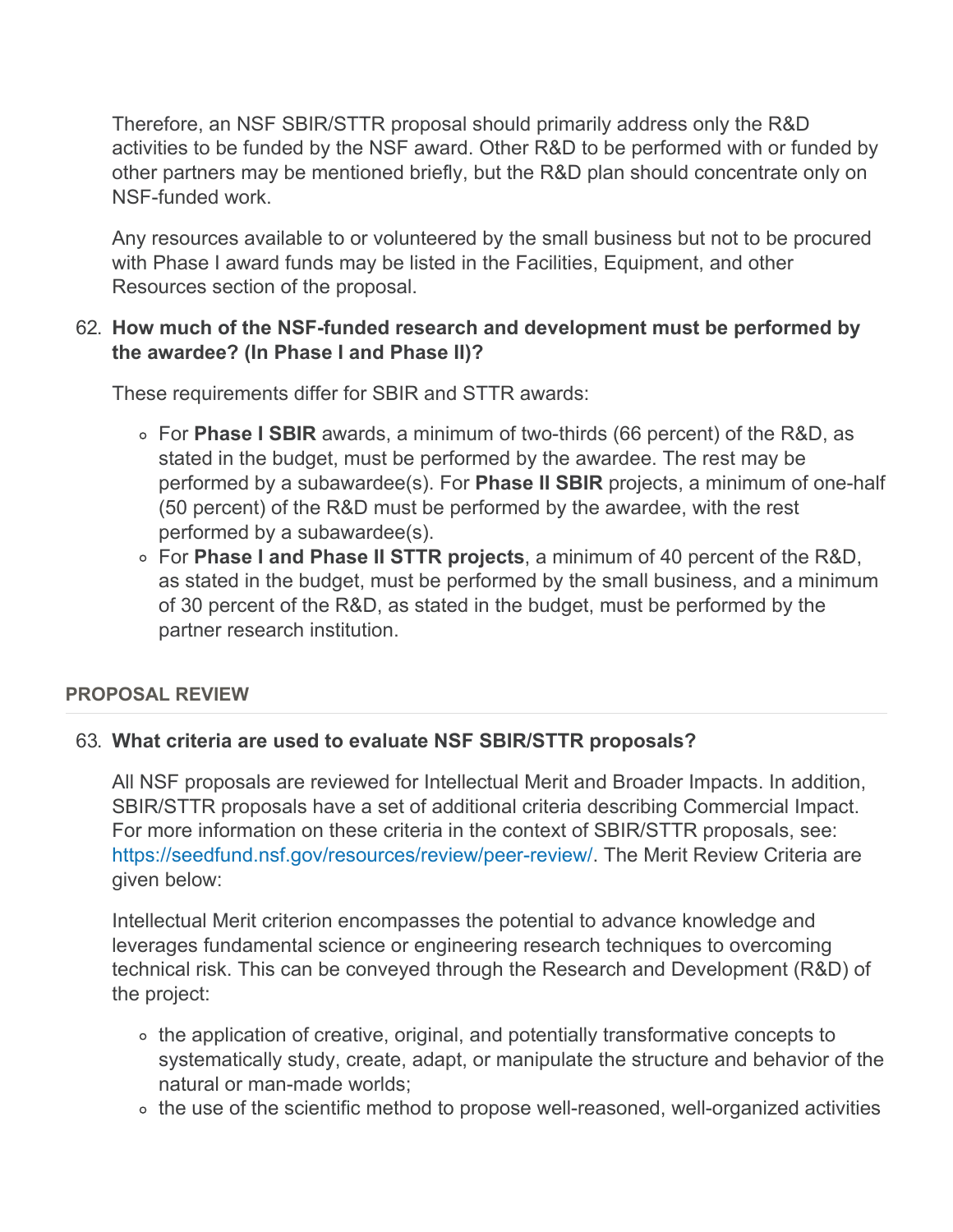based on sound theory, computation, measurement, observation, experiment, or modeling;

- ∘ the demonstration of a well-qualified individual, team, or organization ready to deploy novel methods of creating, acquiring, processing, manipulating, storing, or disseminating data or metadata; and/or
- ∘ the novel integration of new theories, analysis, data, or methods regarding cognition, heuristics, and related phenomena.

SBIR/STTR proposals are required to have both the Technical Risk and Technological Innovation.

**Technical Risk** assumes that the possibility of technical failure exists for an envisioned product, service, or solution to be successfully developed. This risk is present even to those suitably skilled in the art of the component, subsystem, method, technique, tool, or algorithm in question.

**Technological Innovation** indicates that the new product or service is differentiated from current products or services; that is, the new technology holds the potential to result in a product or service with a substantial and durable advantage over competing solutions on the market. It also generally provides a barrier to entry for competitors. This means that if the new product, service, or solution is successfully realized and brought to the market, it should be difficult for a well-qualified, competing firm to reverseengineer or otherwise neutralize the competitive advantage generated by leveraging fundamental science or engineering research techniques.

Broader Impacts criterion encompasses the potential benefit to society and contribution to the achievement of specific, desired societal outcomes. Proposers should consider the American Innovation and Competitiveness Act ([P.L. 114-329, Section 102](https://www.congress.gov/114/plaws/publ329/PLAW-114publ329.pdf)) Broader Impacts Review Criterion Update:

- 1. Increasing the economic competitiveness of the United States.
- 2. Advancing of the health and welfare of the American public.
- 3. Supporting the national defense of the United States.
- 4. Enhancing partnerships between academia and industry in the United States.
- 5. Developing an American STEM workforce that is globally competitive through improved pre-kindergarten through grade 12 STEM education and teacher development, and improved undergraduate STEM education and instruction.
- 6. Improving public scientific literacy and engagement with science and technology in the United States.
- 7. Expanding participation of women and individuals from underrepresented groups in STEM.

Commercialization Potential of the proposed product or service has the potential to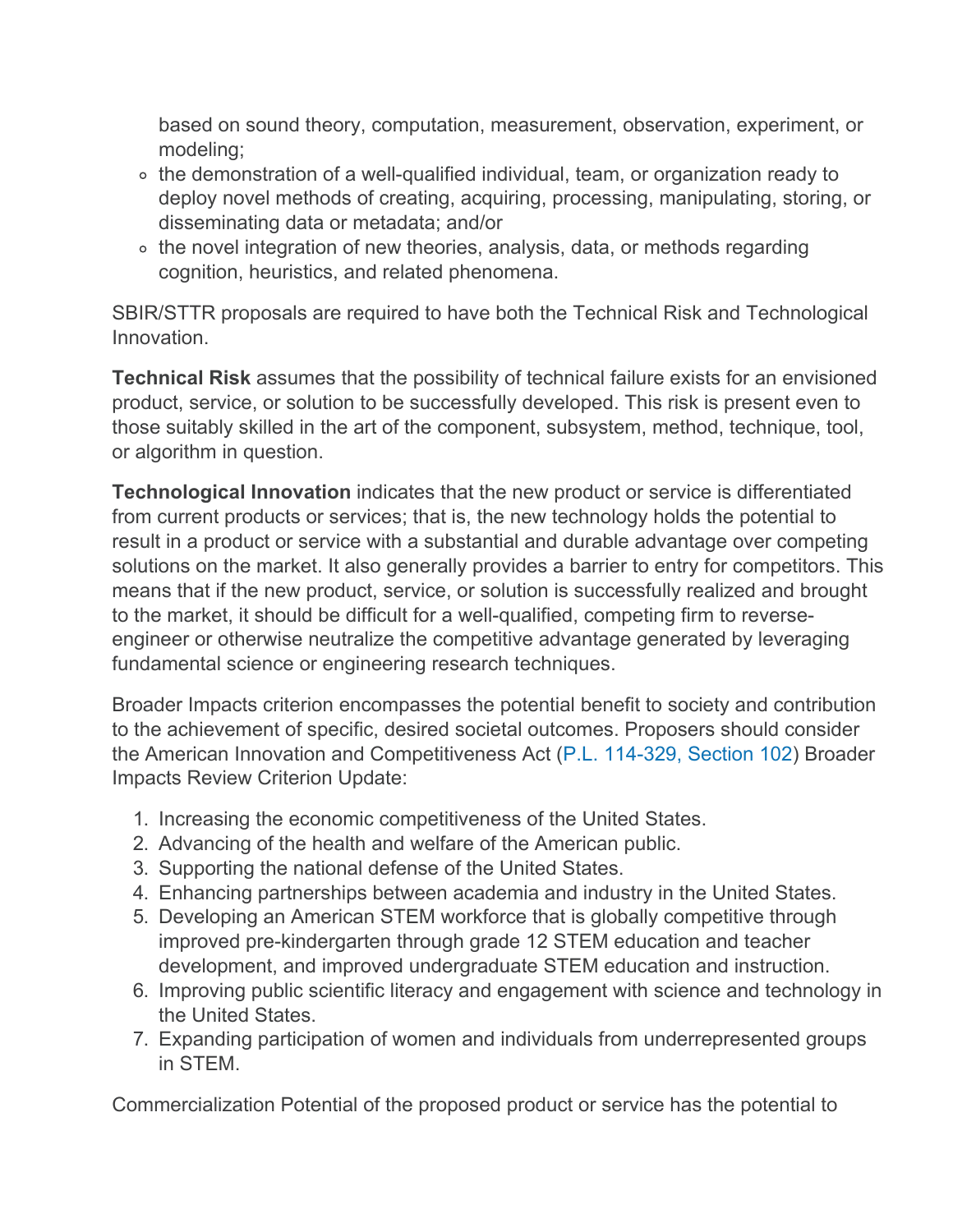disrupt the targeted market segment by way of a strong and durable value proposition for the customers or users.

- The proposed product or service addresses an unmet, important, and scalable need for the target customer base.
- The proposed small business is structured and staffed to focus on aggressive commercialization of the product/service.
- The proposed small business can provide evidence of good product-market fit (as validated by direct and significant interaction with customers and related stakeholders).

## 64. **Who evaluates NSF SBIR/STTR full proposals? What does the review process entail?**

In many cases, similar proposals are typically placed into groups called a "panel." A group of external experts is assigned to a panel, with each proposal reviewed by at least three of these experts, which NSF calls "reviewers." After the reviewers read the proposals and provide written feedback, they meet in person or virtually to discuss the entire set of proposals in the panel. Alternatively, external reviewers submit reviews by email (called "ad hoc reviews"), with a minimum of three reviewers providing feedback on each proposal. The Program Director has the discretion to determine if a proposal should be panel or ad hoc reviewed and may consider topic, reviewer expertise, and other factors. All reviewer comments are anonymized and provided verbatim back to the proposing Principal Investigator.

In Phase I, technical reviewers with expertise in the field of the proposed research and/or the target market area are asked to confidentially review the proposals. These reviewers have technical training and expertise in relevant areas of science, engineering, business, or technology. The Phase I review process relies heavily on input from these experts, with some reviewers offering both commercial and technical expertise. Dedicated commercial reviewers are often asked to participate on Phase I panels.

NSF SBIR/STTR Program Directors with relevant technical and commercial expertise lead the entire review process and directly evaluate the technical and commercialization details of each proposal. For proposals reviewed in panel, a proposing Principal Investigator will receive a Panel Summary, which is a consensus statement from all panel members. For ad hoc review of proposals (meaning that a panel was not held), the PI will not receive a Panel Summary.

In many cases, proposers still in consideration for an award will be contacted directly by NSF staff following this external review, with additional questions or concerns for the proposer to address.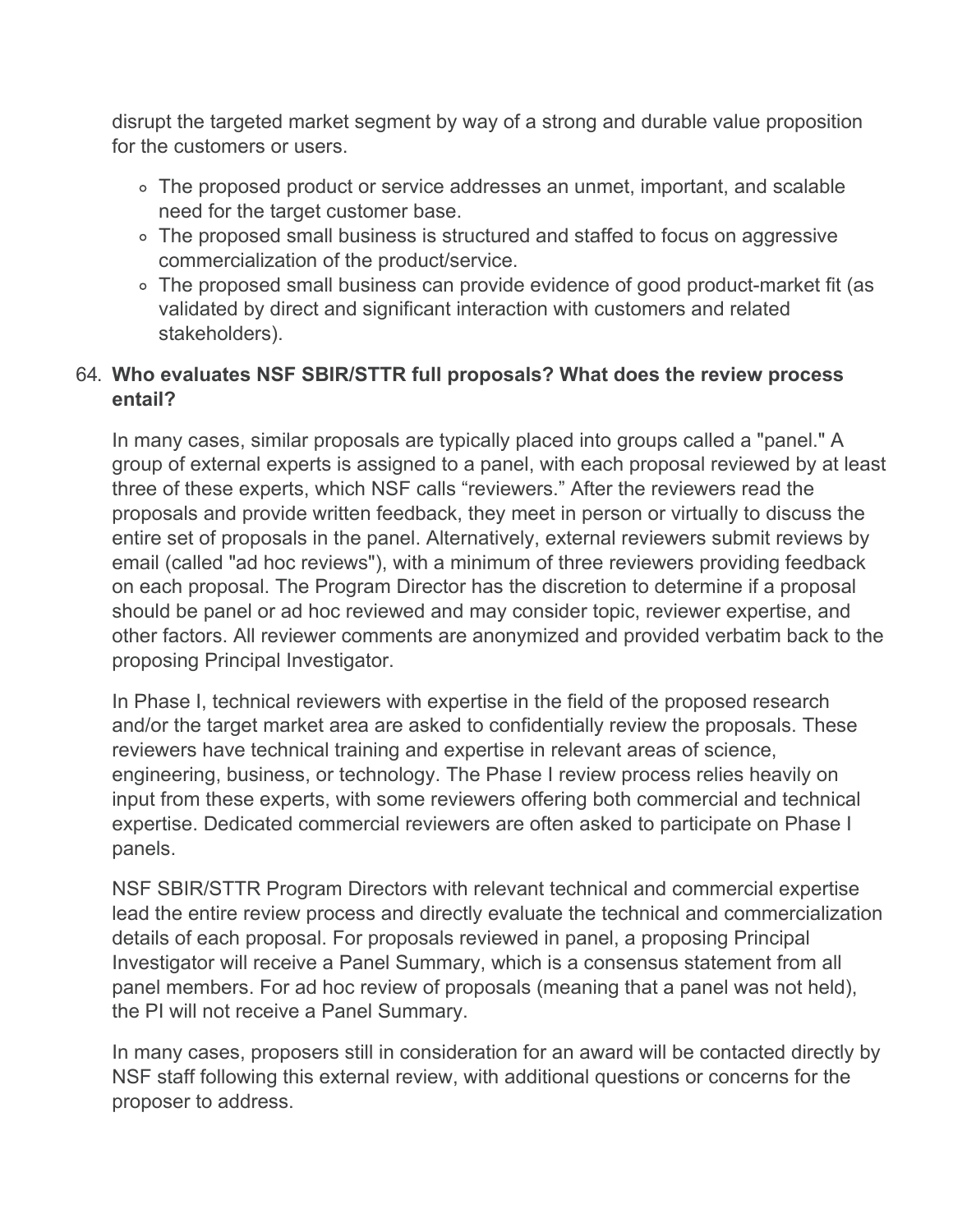An excellent way to learn about the NSF Merit Review process is to serve as a reviewer. If you would like to be considered as a proposal reviewer and/or panelist: to see a panel first-hand, learn about common proposal pitfalls, discover strategies to writing strong proposals, and meet peers and colleagues working in areas of similar interest, please see:<https://seedfund.nsf.gov/resources/review/>. Note, you cannot serve as a panelist for the NSF SBIR/STTR program while your own proposal is under review.

## 65. **How does NSF manage confidentiality and conflicts of interest during the peer review process? What can proposers do to ensure that their proprietary information is kept safe?**

NSF proposals are confidential. They are not made public and are not considered a public disclosure for patent purposes. Proposals are kept confidential by NSF staff and the external reviewers certify that no conflicts of interest exist and that they will keep the proposal documents and review contents confidential (see the [Conflict of Interest form](https://seedfund.nsf.gov/assets/files/awardees/coiform.pdf)). SBIR/STTR data are protected from disclosure by the participating agencies for a period of not less than twenty years. The SBA has a full set of FAQs addressing data rights: [http://www.sbir.gov/faq/data-rights.](http://www.sbir.gov/faq/data-rights)

Even when SBIR/STTR data are no longer under the mandatory protection, NSF still does not generally release proposal information publicly, with the rare exception of a Freedom of Information Act (FOIA) request. Sections of the proposal marked as "proprietary" will not be made available even to a FOIA requester, so it is important to clearly mark sensitive sections of the proposal as "proprietary." In the event of a FOIA request, if the NSF is able to contact the submitting small business, there is a second opportunity for the business to request redaction of proprietary information from the proposal. However, it is not appropriate to mark the entire proposal as proprietary.

NSF does not release or acknowledge proposals recommended for decline and will not respond to FOIA requests on declined proposals.

# 66. **How important are letters of support? What does a strong letter of support contain?**

Letters of support are extremely important for both Phase I and Phase II proposals. Letters of support may show the reviewers that the proposed innovation, if developed, would solve a real market need. More generally, letters of support help validate claims in the proposal regarding commercial impacts. Therefore, letters from potential end users of the technology (customers) and corporate partners/collaborators are appropriate. Letters from actual or potential investors may also be appropriate. Proposers should collect these letters early in the proposal writing process.

# 67. **Some NSF SBIR/STTR companies build on basic research previously funded by**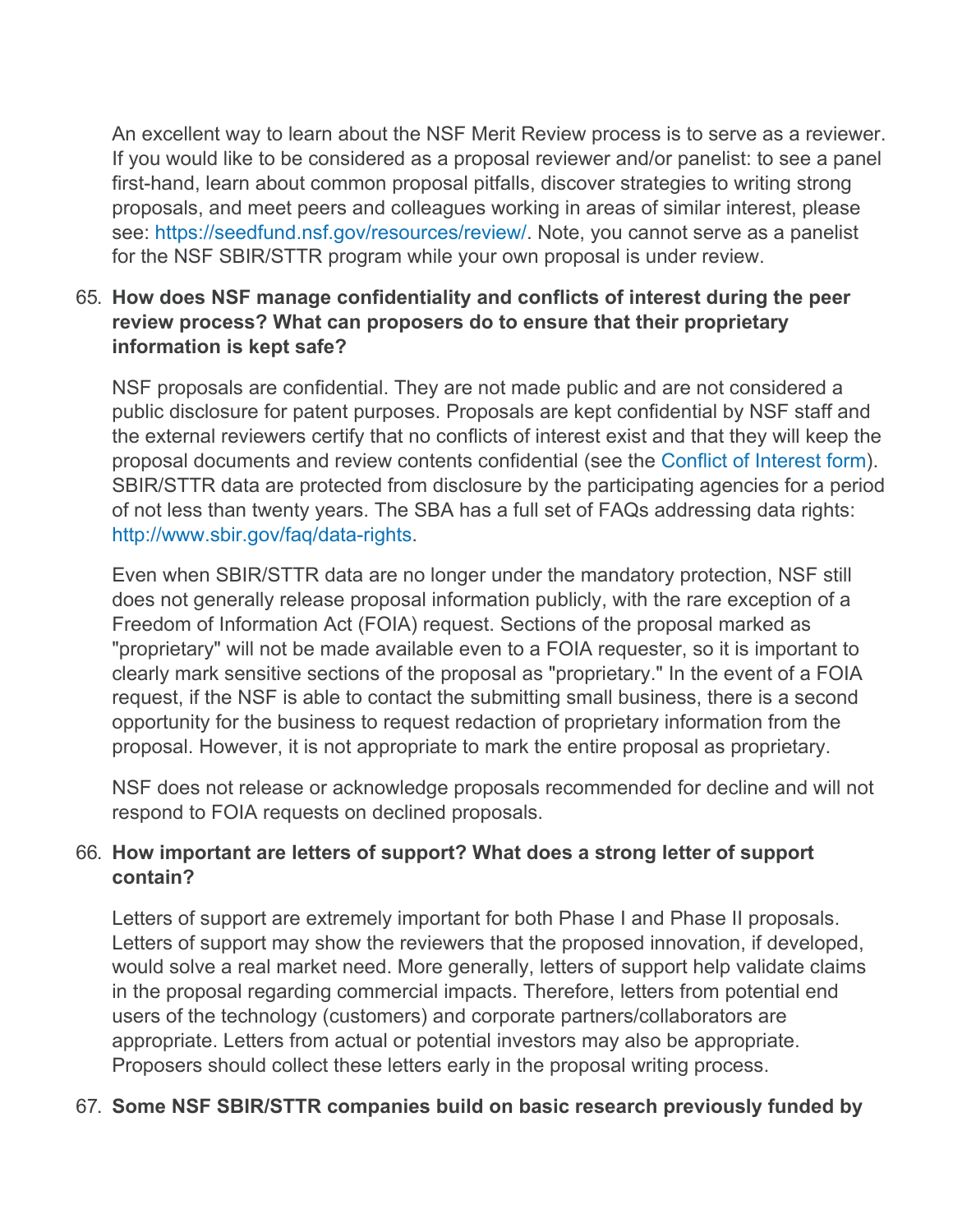## **the NSF. Are companies proposing projects that are NOT related to NSF or any Federal funding at a disadvantage?**

No. All proposals are evaluated according to the [Merit Review Criteria](https://seedfund.nsf.gov/resources/review/peer-review/). Past NSF funding (or "lineage") is not a requirement for funding and does not advantage or disadvantage a proposal.

## 68. **What happens if the company's R&D goals, business model, team, or vision change while the proposal is under review?**

Proposers should alert NSF staff of significant changes in company status, team, or technology, especially if contacted by an NSF SBIR/STTR Program Director with a request for additional information during the review process. The Program Director may request that the small business update the work plan and objectives of the Phase I project.

## 69. **How does the NSF weigh the three major SBIR/STTR review criteria — Intellectual Merit, Broader Impact, and Commercial Impact — during the review process?**

Intellectual Merit, Broader Impacts, and Commercial Impacts are all important for the purposes of making award recommendations.

## 70. **What is the typical success rate?**

Unfortunately, many competitive Phase I proposals are not able to be funded due to NSF budgetary limitations. Success rates for the program in recent years are available to the public in SBIR/STTR annual reports provided by the SBA; These can be found at [https://www.sbir.gov/annual-reports-files.](https://www.sbir.gov/annual-reports-files)

## 71. **What is the typical proposal review timeline?**

Our goal is to provide a recommendation to most proposals within six months of submission; however, the review process may take longer for some proposals.

Several general guidelines are listed below for proposals undergoing Merit Review. Proposers whose proposals did not progress past administrative review and therefore do not advance to the panel review stage may learn of this decision earlier in the process (this decision is called "Return Without Review"). Proposers, especially those in consideration for funding, may be contacted by the NSF SBIR/STTR Program Director any time after the panel, if the panel or Program Director need further information for the proposal to be fairly and completely evaluated. This process of interaction with the Program Director is called "due diligence".

# 72. **When does NSF release proposal decisions? What feedback is provided?**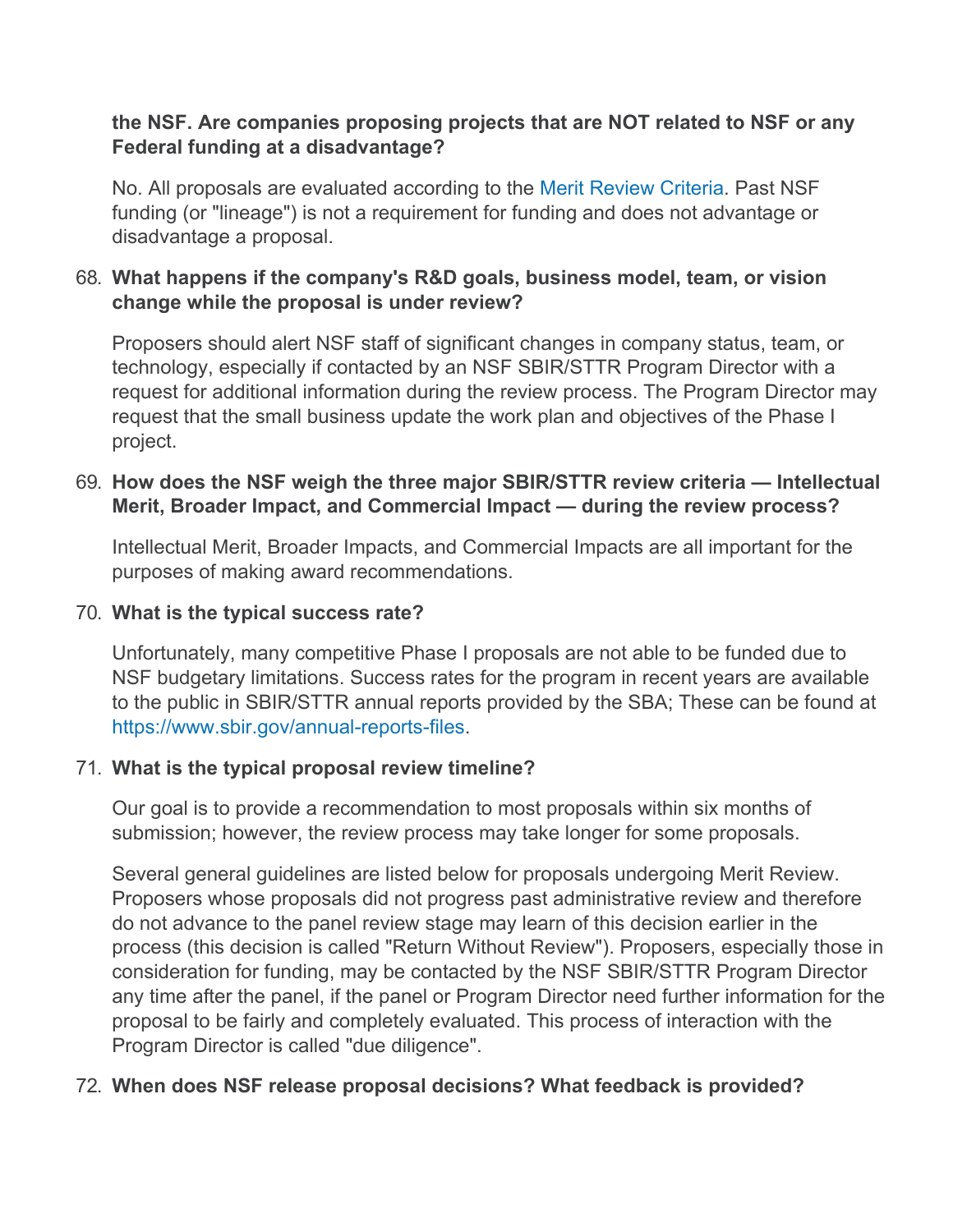Proposal decisions are provided for proposals approximately 6 months after proposal submission, once the entire Merit Review process has been completed.

Once the NSF SBIR/STTR Program Director makes a recommendation to Return Without Review, Award, or Decline a proposal, and their recommendation is reviewed and concurred by the Division Director (or delegate), the proposer will be notified by email. The Fastlane system will automatically update to reflect the recommendation and, if the proposal was reviewed, the anonymized, verbatim reviews and Panel Summary (if available) will become available. The proposer will also receive a Context or Process Statement giving additional information on how the review was conducted. For proposals that are returned without review, the reason for the return will be given in the "PO Comments" in Fastlane.

If a proposal is declined, the PI or SRO may contact the cognizant NSF SBIR/STTR Program Director to request a debrief whereby the NSF staff will give additional context for the decision-making process.

## 73. **My Phase I proposal was declined. May I resubmit it?**

If your proposal was declined, you must submit a new Project Pitch and, if invited, submit a new full proposal with substantial revisions addressing the reviewers' and/or panel's concerns. You may not submit the exact same proposal again.

## 74. **My Phase I proposal was declined. May I have the decision reconsidered?**

No, there are no reconsiderations for declined NSF SBIR/STTR Phase I proposals per the policy guidance in the NSF SBIR/STTR program solicitation and in the NSF Proposal and Award Policies and Procedures Guide (PAPPG), Section [IV.D.2.b](https://www.nsf.gov/pubs/policydocs/pappg22_1/pappg_4.jsp#IVD).

## **PHASE I AWARD**

## 75. **What are my obligations to the government in terms of the intellectual property (IP) developed from NSF SBIR/STTR funding? Does the government have the right to use the invention developed under my Federal grant?**

As a recipient of a Federal research grant, you are obligated to report all patents, patent applications, and invention disclosures that are a direct result of NSF support. This reporting is done via the iEdison system and needs to be completed within a certain time-frame (typically 60 days).

Guidelines for using iEdison are at: [https://era.nih.gov/iedison/iedison\\_Inventor\\_userguide.pdf](https://era.nih.gov/iedison/iedison_Inventor_userguide.pdf).

Instructions for the timing of registration of your invention are at: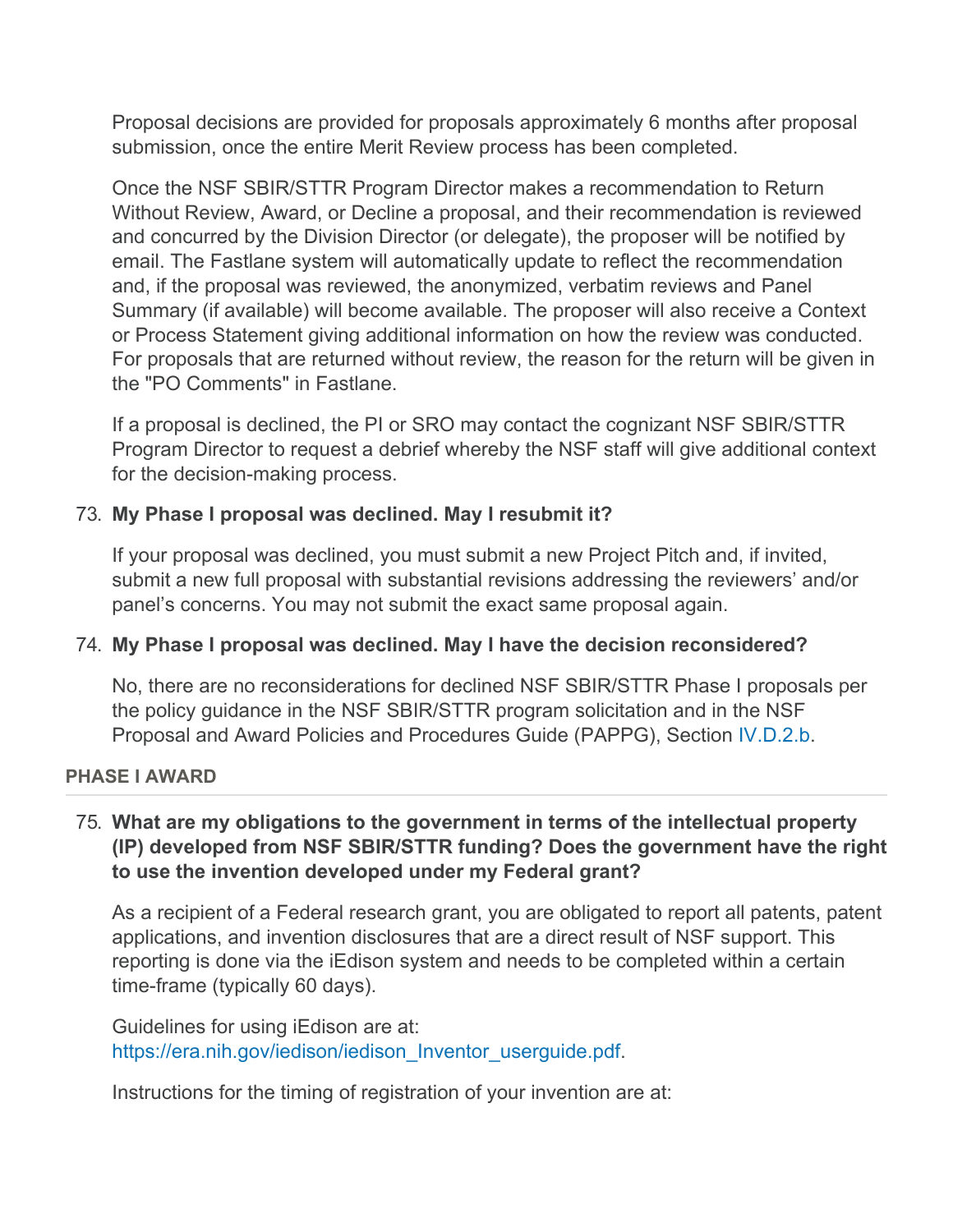#### [https://era.nih.gov/iedison/invention\\_timeline.htm](https://era.nih.gov/iedison/invention_timeline.htm).

The Bayh-Dole Act, 35 U.S.C. 200 et seq, provides that a small business may retain the entire right, title, and interest throughout the world to each subject invention (as defined in 35 U.S.C. 201) subject to the provisions of 35 U.S.C. 202 and 35 U.S.C. 203.

With respect to any subject invention in which the awardee retains title, 35 U.S.C. 202(c)(4) gives the Federal government "a nonexclusive, nontransferable, irrevocable, paid-up license to practice or have practiced for or on behalf of the United States the subject invention throughout the world."

Section 203 of the Bayh-Dole Act gives the U.S. government the ability to exercise "march-in rights" on inventions created by Federally funded research projects. However, these rights are designed to be used only in the case of a national emergency (defined in the Act). Information regarding these rights and the government's ability to exercise them is located at:<https://fas.org/sgp/crs/misc/R44597.pdf>.

Regulations implementing the Bayh-Dole Act can be found at: [https://era.nih.gov/iedison/bayh-dole.htm.](https://era.nih.gov/iedison/bayh-dole.htm)

Note that STTR projects are required to include a Cooperative Research Agreement between the awardee small business and the cooperating research institution which provides clarity of ownership of intellectual property that results from the project.

## 76. **What are the terms and conditions associated with an NSF SBIR/STTR Phase I award?**

NSF SBIR/STTR award conditions can be found at:

[https://www.nsf.gov/awards/managing/sbirsttr\\_conditions.jsp.](https://www.nsf.gov/awards/managing/sbirsttr_conditions.jsp) The headings at the top of the award conditions show topics of interest including Patent Rights, Payments, and Project Reporting Requirements.

## 77. **What if there are changes to the business model or R&D strategy of a small business during the NSF SBIR/STTR Phase I project?**

NSF SBIR/STTR Program Directors understand that small businesses, especially those in the earliest stages of development, may undergo business model changes, such as identifying a different niche market, a changed product format, etc. During Phase I, the NSF SBIR/STTR Program Directors work with awardees to adjust (within reason and as appropriate) the Phase I project objectives, work plan, and budget to reflect changes in the market understanding and business model. However, changes to a Phase I project that completely shift the focus of the project away from the initially proposed core innovation are generally not permitted. Additionally, NSF SBIR/STTR will not support alternative R&D if the work no longer meets the Phase I program objectives.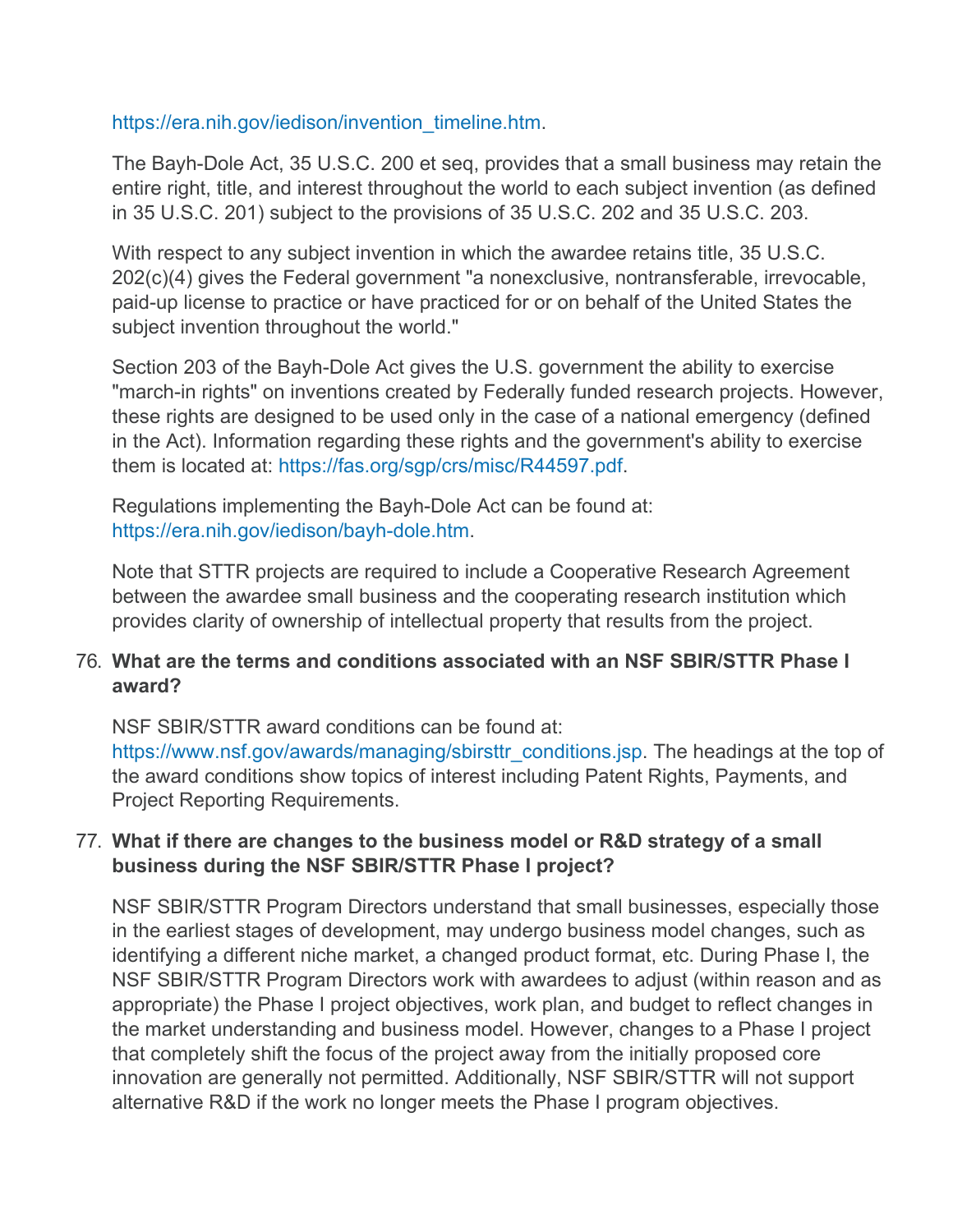## 78. **How and when does NSF release SBIR/STTR Phase I funding to my small business?**

Typically, the awardee small business has access to all of their Phase I funds, less \$25,000, at the beginning of the award. These funds may be drawn down in any amount, at any time, from NSF's Awardee Cash Management System (ACM\$). Award funds cannot be "put back" once withdrawn from ACM\$ and awardees should understand tax implications before withdrawing funds.

The last \$25,000 of the award is payable after the final report is approved by NSF.

#### 79. **What other support do NSF SBIR/STTR Phase I awardees receive?**

NSF offers [Beat-The-Odds Boot Camp](https://seedfund.nsf.gov/resources/awardees/phase-1/bootcamp/) to all Phase I awardees. This activity, modeled on the [NSF Innovation Corps \(I-Corps™\)](https://www.nsf.gov/news/special_reports/i-corps/) program and led by experienced NSF I-Corps instructors, teaches the fundamentals of customer discovery and allows Phase I companies to refine their understanding of customers, industry, markets, and competition. NSF support also includes a Commercialization Assistance Program (CAP), which offers additional resources and significant one-on-one guidance from seasoned advisors in the development of the business strategy associated with the Phase I research, as well as in the preparation of Phase II proposals.

#### **BEYOND PHASE I**

#### 80. **When and how do I apply for an NSF SBIR/STTR Phase II award?**

The eligibility to submit a Phase II proposal is based on the start date of the corresponding NSF Phase I SBIR/STTR award. Phase II submissions are permitted between 6 and 24 months after the start date of the relevant NSF SBIR/STTR Phase I award. Please reference your Phase I award notice or contact your Program Director for your Phase I start date or other details on Phase II submission. You may submit ONLY ONE Phase II proposal for a Phase I award. Details on the Phase II proposal process can be found at: [https://seedfund.nsf.gov/resources/awardees/phase-2/apply/.](https://seedfund.nsf.gov/resources/awardees/phase-2/apply/)

#### 81. **Does NSF have an SBIR/STTR Phase III program?**

No, NSF does not offer an SBIR/STTR Phase III program. The objective of Phase III, where appropriate, is for the small business to pursue commercialization objectives resulting from the Phase I/II R/R&D activities. The SBIR/STTR programs do not fund Phase III. At some Federal agencies, Phase III may involve follow-on non-SBIR/STTR funded R&D or production contracts for products, processes or services intended for use by the U.S. Government. NSF does not acquire technologies developed under the SBIR/STTR program, so it does not offer a Phase III option.